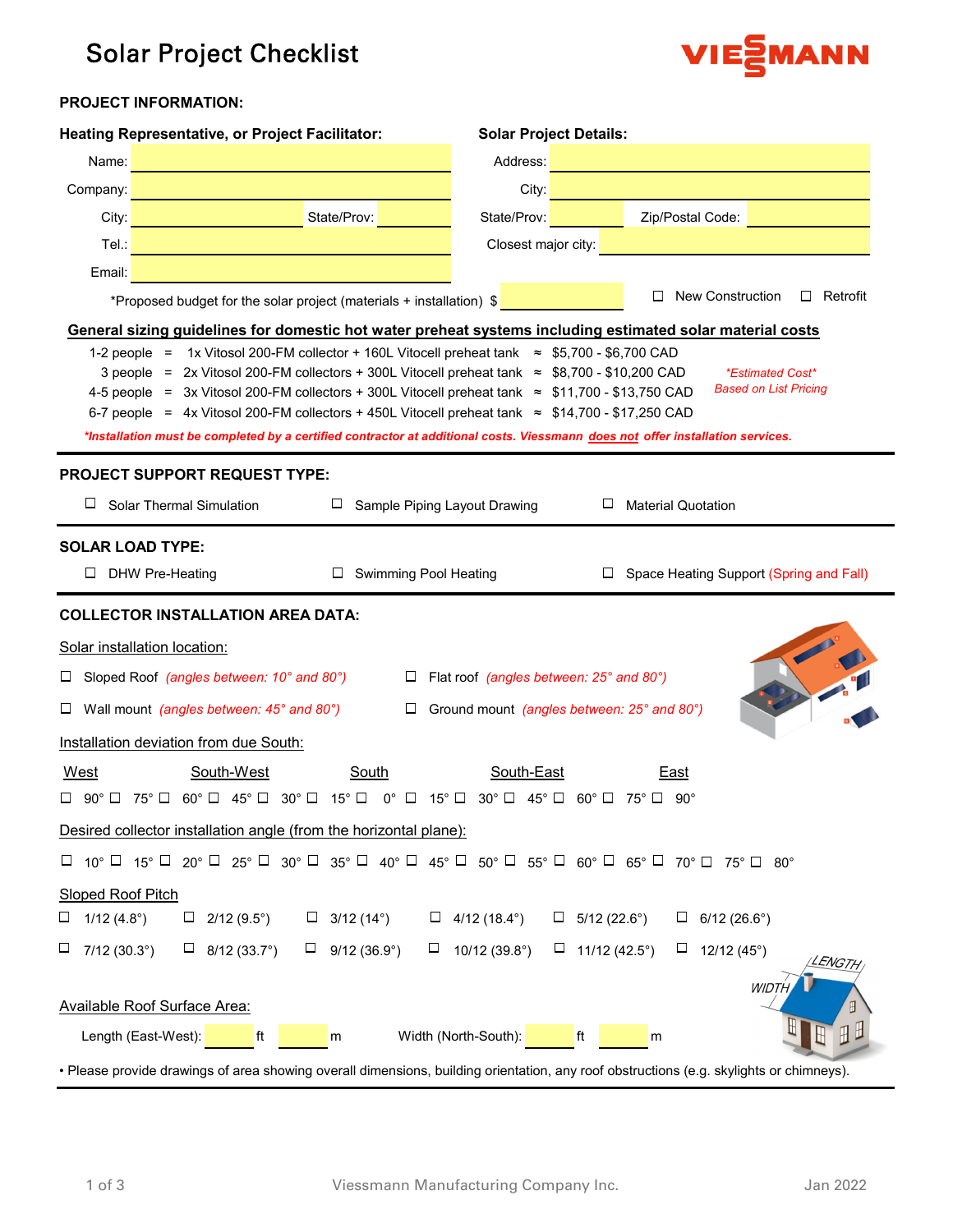# Solar Project Checklist



#### **COLLECTOR TYPE:**

#### Glazed Flate Plate Collectors with ThermProtect Modulating Absorber Coating

\*Simulation will be run with collector orientation selected, or the best-choice collector model for the application:

|                                                                                                                                                                                                                                                                                                                                                                                                                                                                                                   |     | $\mathsf{L}$ | <b>Vertical Orientation</b>                                                                                                      | · Sloped Roofs<br>· Flat Roofs | 200-FM, SV2F 2.32m <sup>2</sup> (25ft <sup>2</sup> ) | <b>Ground Mounts</b>                                                                                                         |                                        |                                         |          |              | $\mathsf{L}$                         | <b>Horizontal Orientation</b> | · Sloped Roofs<br>· Flat Roofs |                   | 200-FM, SH2F 2.32m <sup>2</sup> (25ft <sup>2</sup> )<br><b>Ground Mounts</b><br>· Facade or Walls |             |
|---------------------------------------------------------------------------------------------------------------------------------------------------------------------------------------------------------------------------------------------------------------------------------------------------------------------------------------------------------------------------------------------------------------------------------------------------------------------------------------------------|-----|--------------|----------------------------------------------------------------------------------------------------------------------------------|--------------------------------|------------------------------------------------------|------------------------------------------------------------------------------------------------------------------------------|----------------------------------------|-----------------------------------------|----------|--------------|--------------------------------------|-------------------------------|--------------------------------|-------------------|---------------------------------------------------------------------------------------------------|-------------|
| ⊔<br>Don't know - Use the best collector option to match the project requirements.                                                                                                                                                                                                                                                                                                                                                                                                                |     |              |                                                                                                                                  |                                |                                                      |                                                                                                                              |                                        |                                         |          |              |                                      |                               |                                |                   |                                                                                                   |             |
| <b>BUILDING DATA:</b>                                                                                                                                                                                                                                                                                                                                                                                                                                                                             |     |              |                                                                                                                                  |                                |                                                      |                                                                                                                              |                                        |                                         |          |              |                                      |                               |                                |                   |                                                                                                   |             |
| <b>Mechanical Room Location and Space:</b><br>Mechanical room location:<br>Basement □ Penthouse □<br>Other:                                                                                                                                                                                                                                                                                                                                                                                       |     |              |                                                                                                                                  |                                |                                                      | <b>Solar Loop Piping:</b><br>Total pipe length from collector array to solar storage<br>tank/pump unit (one way):<br>ft<br>m |                                        |                                         |          |              |                                      |                               |                                |                   |                                                                                                   |             |
| Floor space available for solar equipment and solar storage tanks:<br>Vertical distance from top of collectors to solar pump                                                                                                                                                                                                                                                                                                                                                                      |     |              |                                                                                                                                  |                                |                                                      |                                                                                                                              |                                        |                                         |          |              |                                      |                               |                                |                   |                                                                                                   |             |
| Length:                                                                                                                                                                                                                                                                                                                                                                                                                                                                                           |     | ft           |                                                                                                                                  | m                              | Width:                                               |                                                                                                                              | ft                                     | m                                       |          | static head: |                                      | ft                            |                                | $m$ # of stories: |                                                                                                   |             |
| <b>DOMESTIC HOT WATER HEATING:</b>                                                                                                                                                                                                                                                                                                                                                                                                                                                                |     |              |                                                                                                                                  |                                |                                                      |                                                                                                                              |                                        |                                         |          |              |                                      |                               |                                |                   |                                                                                                   |             |
| Daily DHW Usage:                                                                                                                                                                                                                                                                                                                                                                                                                                                                                  |     |              |                                                                                                                                  |                                | USG/day                                              |                                                                                                                              |                                        | Liters/day                              |          |              | <b>DHW Temperature:</b>              |                               | °F                             |                   | °C                                                                                                |             |
| Notes: The usage rate must be the average daily usage, at the delivery temperature specified above.<br>The daily rate must be based on calculation, metering, fuel bills or estimation.<br>*Do not supply fixture counts, or maximum flow rates (e.g. L/min or USG/min).<br>Domestic Hot Water (DHW) Use Pattern:<br>Is the hot water usage the same all year? $\square$ Yes<br>No<br>ப<br>If No, please fill out monthly usage chart below. Indicate months with consumption rate less than 100% |     |              |                                                                                                                                  |                                |                                                      |                                                                                                                              |                                        |                                         |          |              |                                      |                               |                                |                   |                                                                                                   |             |
|                                                                                                                                                                                                                                                                                                                                                                                                                                                                                                   | Jan | Feb          | Mar                                                                                                                              | Apr                            | May                                                  | Jun                                                                                                                          | Jul                                    | Aug                                     | Sep      | Oct          | Nov                                  | Dec                           |                                | ← Percentage (%)  |                                                                                                   |             |
| <b>Application Type:</b><br>Single family Home:<br>Multi-family apartment:                                                                                                                                                                                                                                                                                                                                                                                                                        |     |              | Number of people in home?<br>*DHW recirculation loop? □ Yes<br>Number of apartments:<br>*DHW recirculation loop?<br><u> </u> Yes |                                | $\square$ No<br>$\square$ No                         | Number of bathrooms:                                                                                                         | Length (one-way):<br>Length (one-way): | Average number of people per apartment: | ft<br>ft |              | Whirlpool or tub capacity:<br>m<br>m | Hours used:<br>Hours used:    |                                |                   | <b>USG</b>                                                                                        |             |
| Other:<br>Hotel<br>School $\Box$ Office $\Box$<br>Restaurant<br>$\Box$ Hospital<br>Nursing Home<br>$\Box$ Laundry<br>Car Wash<br>$\Box$<br>⊔ ⊢<br>$\Box$<br>⊔                                                                                                                                                                                                                                                                                                                                     |     |              |                                                                                                                                  |                                |                                                      |                                                                                                                              |                                        |                                         |          |              |                                      |                               |                                |                   |                                                                                                   |             |
| <b>Current Domestic Hot Water (DHW) Heating Equipment:</b>                                                                                                                                                                                                                                                                                                                                                                                                                                        |     |              |                                                                                                                                  |                                |                                                      |                                                                                                                              |                                        |                                         |          |              |                                      |                               |                                |                   |                                                                                                   |             |
| Tank type: □ Direct fired                                                                                                                                                                                                                                                                                                                                                                                                                                                                         |     |              |                                                                                                                                  | $\Box$ Indirect                |                                                      | ш                                                                                                                            |                                        | Instantaneous unit $\Box$ Heat pump     |          |              |                                      | DHW Tank Temp:                |                                | $\mathsf{P}$      |                                                                                                   | $^{\circ}C$ |
| Fuel type: $\Box$ Natural Gas                                                                                                                                                                                                                                                                                                                                                                                                                                                                     |     |              |                                                                                                                                  | $\Box$ Propane                 |                                                      | $\Box$                                                                                                                       | Fuel Oil                               | $\Box$ Electricity                      |          |              | DHW Backup:                          |                               |                                | <b>Btuh</b>       |                                                                                                   | kW          |
| Number of tanks:                                                                                                                                                                                                                                                                                                                                                                                                                                                                                  |     |              |                                                                                                                                  |                                |                                                      | each tank having a fluid capacity of:                                                                                        |                                        |                                         | USG      |              | L                                    |                               |                                |                   |                                                                                                   |             |